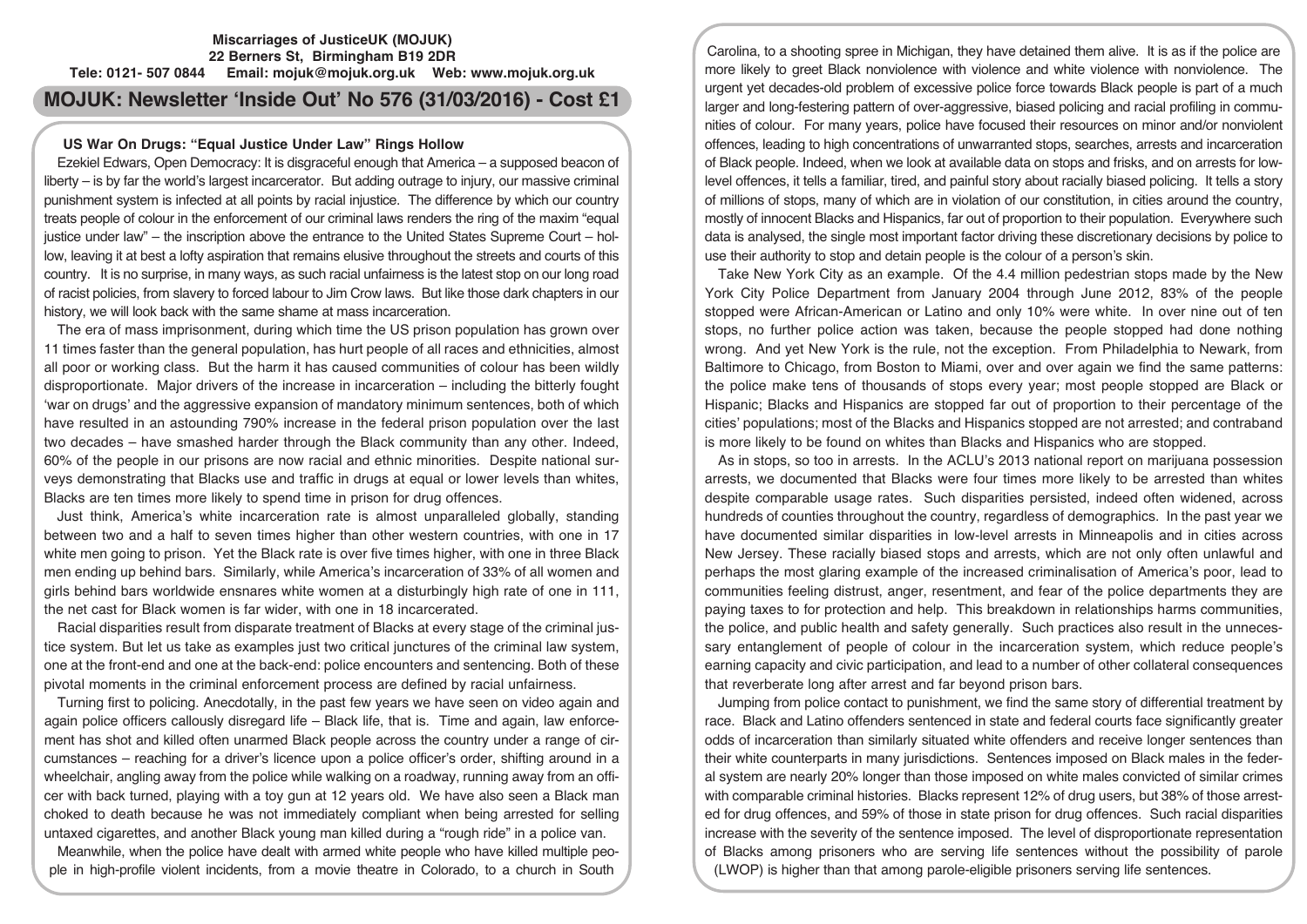Although Blacks constitute only about 13% of the U.S. population, as of 2009, Blacks constituted 28.3% of all lifers and 56.4% of those serving LWOP, and 56.1% of those who received LWOP for offences committed as a juvenile. In the federal system, Blacks are 20 times more likely to be sentenced to LWOP for a nonviolent crime than whites. As of 2012, the ACLU's research shows that 65.4% of prisoners serving LWOP for nonviolent offences are Black. In some states, the racial disparities are even worse. In the federal system, 71% of the 1,230 LWOP prisoners are Black. The racial disparity is even higher for juvenile offenders sentenced to LWOP. Nationally, about 77% of juvenile offenders serving LWOP are Black and Latino, while Black youth are serving these sentences at a rate 10 times higher than white youth.

Many of these racial disparities in sentencing have resulted from theoretically 'race neutral' sentencing policies that have significant disparate racial effects, particularly in the cases of habitual offender laws, mandatory minimums, school zone drug enhancements, and federal laws adopted by Congress in 1986 and 1996 that at the time established far harsher sentences for possessing the same amount of crack cocaine as powder cocaine, two forms of the same drug. For example, someone convicted of an offence involving just five grams of crack cocaine was subject to the same five-year mandatory minimum federal prison sentence as someone convicted of an offence involving 500 grams of powder cocaine (for higher quantities of drugs, the mandatory minimums increased to ten years, twenty years, even life in prison). The 100-to-1 ratio resulted in vast unwarranted racial disparities in the average length of sentences for comparable offences because the majority of people arrested for crack offences are Black. By 2004, under the 100-to-1 disparity, Blacks served virtually as much time in prison for a nonviolent drug offence (58.7 months) as whites did for a violent offence (61.7 months). In 2010, 85% of the 30,000 people sentenced for crack cocaine offences under the 100-to-1 regime were African-American.

The case of Douglas Dunkins is one example of the unfairness and harshness of our drug sentencing laws. In 1992, at the age of 26, despite having no prior felony convictions, no history of violence, and having been convicted of the nonviolent offence of conspiracy to possess and distribute crack cocaine, Douglas Ray Dunkins Jr. was sentenced to mandatory life without the possibility of parole. No drugs were seized in the case, and Douglas was convicted largely on the basis of testimony from co-conspirators who received reduced sentences in exchange for their testimony. If Douglas had been sentenced for an equal amount of powder cocaine instead of crack, he would have received an (albeit still harsh) sentence of 20 years. Douglas is now 50, has been incarcerated for 24 years, and is now a grandfather. His three daughters, who were little kids when he was incarcerated, are now in their twenties. He has missed their entire youth, including their school graduations. Douglas's mother, Bonnie Dunkins, has Stage Four cancer, and is no longer strong enough to make the four-hour trip from her home in Fort Worth, Texas to El Reno, Oklahoma, where Douglas has been in prison since Bill Clinton was starting his first term in office. The ACLU represents Douglas on a petition to President Obama seeking a commutation (reduction) of his sentence that would allow Douglas to get out of prison and rejoin his family.

Racial disparities in sentencing also result in part from prosecutors' decisions at the initial charging stage, suggesting that racial bias affects the exercise of prosecutorial discretion with respect to certain crimes. One study found that Black defendants face significantly more severe charges than whites, even after controlling for characteristics of the offence, criminal history, defence counsel type, age and education of the offender, and crime rates and economic characteristics of the jurisdiction. Available data also suggests that there are racial disparities in prosecutors' exercise of discre-

tion in seeking sentencing enhancements under three-strikes and other habitual offender laws. The ACLU is working to end racial injustice in the enforcement of our criminal laws and punishment. On policing, through litigation, advocacy, and public education, we are seeking to eliminate racial profiling and biased policing from law enforcement, institute de-escalation training, change the culture of policing from occupying warrior to guardian of the communities of which they are a part, and end the selective enforcement of low-level offences through implicit bias training, reclassification and decriminalisation of offences, and pre-arrest diversion programmes, not to mention ending the failed 'war on drugs'. On sentencing, in addition to having pushed successfully for partial reform of the crack-powder disparity and establishing the Clemency Project 2014 to seek reduction of unfair drug sentences, we seek to end mandatory minimum sentencing, abolish life without parole for offences committed by children under 18 years of age and for anyone convicted of a nonviolent offence, require federal and state governments to examine racial disparities in sentencing, including racial disparities in prosecutors' exercise of discretion when seeking sentencing enhancements, and to cease immediately all federal death penalty prosecutions and impose a moratorium on executions to ensure that racial bias does not play a role at any stage of the capital punishment process.

These are all critical steps towards reform. But undergirding the disparate treatment of people of colour in our criminal law system is racism. Sometimes it is implicit, sometimes explicit, sometimes unintended, other times driven by animus, sometimes structural, other times individual. It is a scourge which has plagued this country since its founding. Until America grapples meaningfully with this illness, seeking holistic treatment aimed at eradicating the virus as opposed to superficial band-aids meant only to stop the latest bleeding, racial disparities in our legal system will persist, and reforms such as those above will continue to be needed, and will reduce but be insufficient to eliminate such profound unfairness.

## **£7.69m paid in Compensation to Serving Prisoners as a Result of Injuries**

Andrew Selous: From 2005 to 2010 approximately £7.69m was paid in compensation to prisoners as a result of injuries sustained whilst in custody. In 2010 to 2015 this fell by 21.1% to £6.07m, with £0.68m paid in 2013/14 and £1.2m in 2014/15 respectively. NOMS robustly defend all claims brought and successfully defended two thirds of total claims brought by prisoners. An audit of all concluded personal injury claims submitted to the Prison Service over the course of a year is underway as part of a drive to identify opportunities to cut payouts and legal costs. The data relates to claims cases settled out of Court and those lost at Court. It is drawn from information available on a National Offender Management Service database. As with any large scale recording system, it is subject to possible error in data entry and processing.

## **Gove Reveals Plans for 'Reform Prisons' and League Tables**

Jon Robins, Justice Gap: Michael Gove outlined his plans for 'reform prisons' based on academy schools with increasing autonomy for governors and quality underpinned by league tables, in his appearance before the House of Commons' justice committee this morning. The justice secretary told the MPs that he was planning to publish a white paper this spring, and summed up his approach to prison policy as 'turning prisoners from liabilities into assets'. Gove set his plans for what he called 'freestanding reform prisons', which he clarified, would remain in the public sector. 'To allow governors to have a considerably greater degree of freedom, we need to create a new legal status in the same way that the Blair government created a unique status for academy schools,' he explained.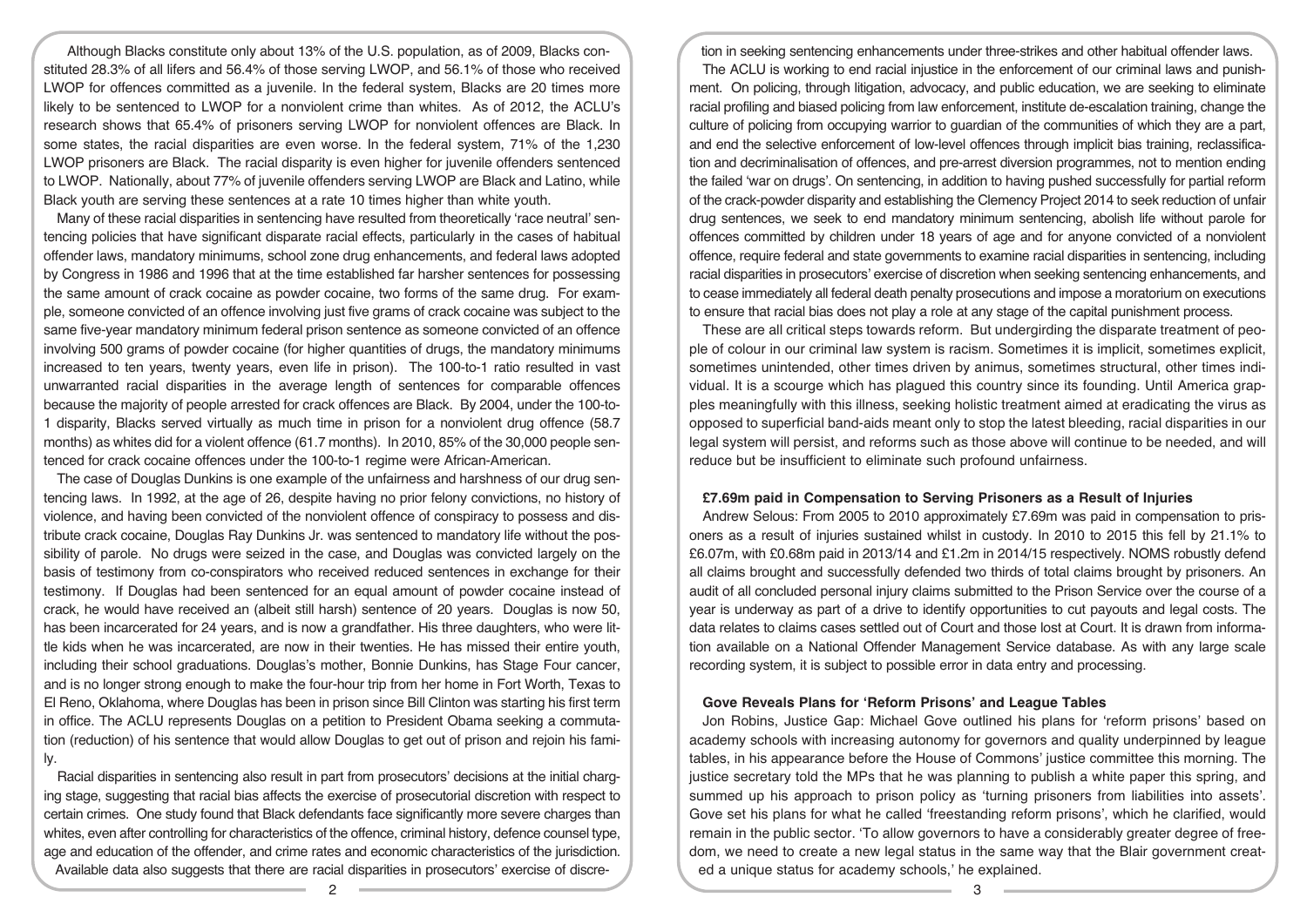The minister wanted to create a 'legal foundation' that could allow for 'groups of prisons led by a strong governor, who was made a significant difference in one prison and who can then take on others, in the same way that headteachers in academy chains have'. He flagged up the possibility of better performing prisons becoming 'the improvement partner' of weaker ones – 'in the same way we have seen in schools – and in the NHS – where we have seen strong foundation trusts taking weaker ones under their wing'. 'We all know that keeping people in prison costs the state. Even before they ended up in custody, many will have not just cost taxpayers money but brought misery into the lives of others and themselves… . I hope that the criminal justice system and, in particular, prison will give those individuals the chance to reflect and rebuild their lives and give the state the chance to turn them into people who can contribute.'

The justice secretary also set out plans for prison league tables comprising what he called 'aspirational measurements' to compare prisons over three to five year periods. The tables would have metrics such as the number of qualifications that prisoners were securing and a prison's achievement of 'resettlement goals'. Gove also said there would be 'dipstick measures', enabling people to compare how prisons were performing on a weekly basis featuring 'key indicators' such as time spent out of a cell. The minster was asked how the Ministry of Justice could meaningfully rank high security prisons like HMP Long Lartin ('which houses terrorists and people with serious jihadi pasts') with low security prisons. 'Where previous governments were thinking about introducing tables in education, similar arguments were made. For example, how can you compare school in Tower Hamlets or Ealing with a large multicultural intake with a school in Herefordshire? The experience of school league tables shows that once you start measuring, you generate progress,' Gove said.

The minister was also asked whether a program of prison reform could succeed in the context of 'extreme overcrowding'. He took issue with the question. 'We do have a problem with crowding. I would not say overcrowding,' he said; adding that his 'ideal' would be 'one prisoner in each room'. Gove warned of 'over-fixating' on numbers. 'There is a danger of being paralysed by the thought that we cannot make any changes unless we reduce population,' he said. Whilst Gove confirmed plans to push on with shutting down 'ageing and ineffective' Victorian prisons as part of a 'new-for-old' prison building scheme, he was short on detail. 'We have made it clear that there are some prisons – apart from Holloway, none have been named – that will close down,' he said. 'We hope we can get a good deal for the taxpayer and then reinvest in more humane decent and more productive sites elsewhere.'

#### **Public Inquiry into the Fatal Shooting of Anthony Grainger**

Anthony Grainger, 36, was killed when he was shot in the chest during a Greater Manchester Police operation in Cheshire in 2012. He was unarmed at the time. Tony Murphy of Bhatt Murphy, solicitor to Anthony's partner Gail Hadfield- Grainger said: "Gail Hadfield- Grainger hopes that this long-awaited decision will ensure progress in securing truth and accountability in respect of the fatal police shooting of Anthony Grainger" Jonathan Bridge of Farleys, solicitor to Anthony's parents said: "The family have already waited for over 4 years to learn the true facts surrounding Anthony's death and are keen that there be a full and transparent inquiry with all material made available, particularly the secret evidence that prevented the criminal proceedings against the Chief Constable from continuing. The Public Inquiry should now allow such secret material to be properly considered." Deborah Coles, Director of INQUEST said: "When a member of the public is shot and killed by the state, it is absolutely essential that there is a robust, transparent and far reaching investigation looking at all the circumstances. We welcome this decision and hope that four years on

# from Anthony Grainger's death, this inquiry will now go ahead without any further delay" **Three Serving Police Officers Arrested in Police Federation Fraud Inquiry**

Vikram Dodd, Guardian: Detectives investigating concerns over the handling of £1m at the Police Federation have arrested four people, including three serving officers, on suspicion of fraud. The federation, which represents most of the 125,000 police officers in England and Wales, called in Surrey police on Tuesday. Surrey police said in a statement on Friday: "The allegation relates to concerns about the transfer of around £1m to a charitable account in August 2015." It added that the four people arrested were two men in their 50s and two men in their 40s. They remain in the custody of Surrey police, within whose area the federation's headquarters is located. They were detained on suspicion of fraud under section 4 of the Fraud Act and conspiracy to defraud, the Surrey force said.

The Police Federation of England and Wales called police in over concerns about accounts held by its constables' central committee. DetSupt Karen Mizzi, leading the investigation, said: "We are carrying out a detailed and thorough investigation into allegations of fraudulent activity involving significant amounts of money. "As the allegation was only reported to us on Wednesday 16 March, our enquiries are at an early stage but specialist officers, including our economic crime unit, are investigating to establish whether any offences have occurred. The Police Federation reported the matter to us as their headquarters is in Leatherhead and we are their local force, but to be clear those arrested are not Surrey police officers. Our professional standards department is currently in liaison with colleagues in relevant forces to inform them of the arrest of their officers. Due to the nature of the allegation, and those arrested being serving officers, Surrey police has notified the Independent Police Complaints Commission (IPCC) and will also be in liaison with the charity commission going forward."

The federation has been mired in controversy for years over how it handles money and the government has threatened to take it over if it does not reform. In a statement, the federation said it had called in police on Tuesday "to investigate potential fraudulent activity, relating to accounts held by the federation's constables' central committee". The federation said: "The issue was identified by the PFEW itself and we are fully cooperating with their initial investigation, which is being undertaken to determine whether any offences have been committed. Until those inquiries are complete it would be inappropriate to comment further."

The federation has previously faced allegations of bullying and secret multimillion-pound bank accounts. Its relationship with the Conservative party was poisoned by the Plebgate affair involving the former cabinet minister Andrew Mitchell. An independent review, chaired by Sir David Normington, following the scandal raised questions about the conduct of some of the federation's former representatives, and found that officers were disenchanted with the body supposed to represent them. The federation was created by parliament in 1919 to represent rank-and-file officers and stop them joining unions with the right to strike.

A federation spokesperson confirmed that Will Riches had resigned as vice-chair of the federation on Wednesday, but would not say why. Riches remains in his other posts, including on the federation's interim national board and on the powerful constables' central committee, where he serves as a representative for the Metropolitan and City of London forces. Riches has been a constable in the Met since 1995, starting his service in east London. He first won election to the constables' central committee in 2009, and in 2014 he became vice-chair of the federation, losing out on being chair after a coin toss. The committee making the choice had split evenly, and Steve White, seen as a leading voice for modernising the organisation, was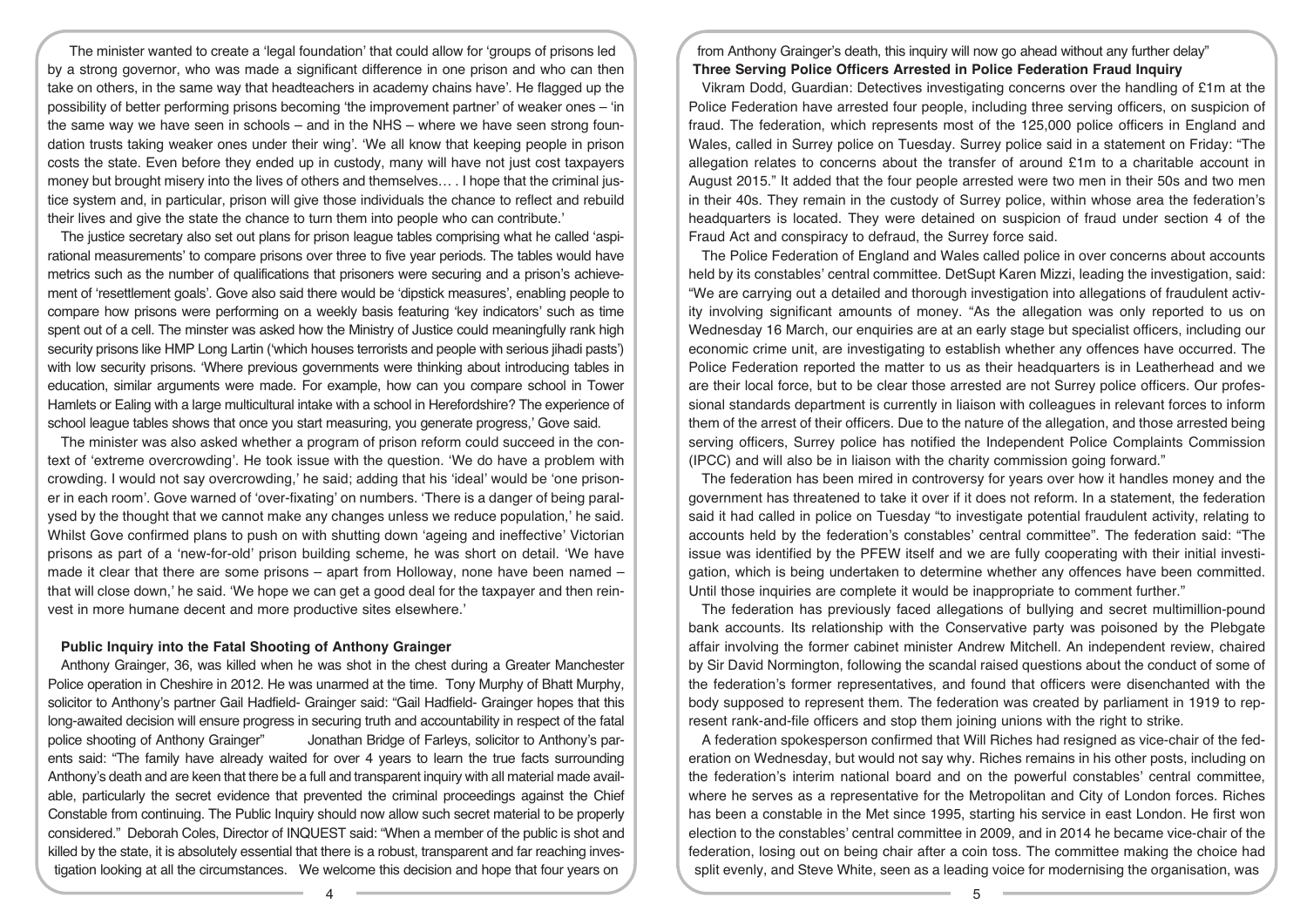chosen after Riches called heads on a flipped 50p coin; it landed on tails.

**Mass Stop and Search by Police Doesn't Reduce Crime** Alan Travis, Guardian The use of large "surge" stop-and-search operations by the police has no discernible effect in reducing crime, according to newly released Home Office research. The study looks at the mass use of stop and search by London's Metropolitan police to tackle knife crime in 2008/09, at a time when officers were carrying out one search every 20 seconds on average nationwide. The study was released following a Freedom of Information request by the Guardian and its findings directly impact on the recent debate between the home secretary and the Met commissioner over whether a rise in knife crime can be linked to falls in stop and search.

The use of large-scale mass stop and search operations has been highly controversial not least because black people are still four times more likely to be stopped and searched on the streets by the police than white people. The home secretary, Theresa May, launched a major campaign to scale back the mass use of stop and search by the police and to replace it with targeted operations on crime hotspots designed to improve arrest rates. She has argued large-scale stop and search operations can poison community relations.

The official evaluation looked at 10 London boroughs which saw a threefold increase in weapon searches by the police, up from 34,154 in the year before to 123,335 in the first year of Operation Blunt 2, which began in the spring of 2008. It also compared crime rates in a further 16 London boroughs, which saw a much smaller increase – up 18,103 – in weapon searches over the same period. The researchers looked at nine different measures of police recorded crime including assaults involving a knife, robbery, and weapons and drug possession offences.

But their analysis found "no statistically significant crime-reducing effect from the large increase in weapon searches during the course of Operation Blunt 2. This suggests that the greater use of weapons searches was not effective at the borough level for reducing crime." The Home Office researchers say their analysis was confirmed by data from the London Ambulance Service showing that callouts for weapons injuries did not drop more in the boroughs targeted for the mass use of stop and search than the other boroughs: "Rather, ambulance callouts actually fell faster in those boroughs that had smaller increases in weapons searches." They add that both types of boroughs saw reductions in the number of murders involving stabbings during the period but say the small numbers involved mean that it is unlikely the falls in the mass stop and search boroughs could be attributed to the police operations. "Overall, analysis shows that there was no discernible crime-reducing effects from a large surge in stop and search activity at the borough level during the operation. However, it does not necessarily follow that stop and search activity does not reduce crime," the study concludes.

It says that the study was based on data at London borough level with populations of over 200,000 per borough and it is possible that it masked localised efforts in cutting crime in particular areas: "It is possible that a base level of stop and search activity does have an effect after which there are diminishing, or even zero, returns," but the researchers say it has not been possible to shed light on what the level would be. The home secretary clashed with the Met commissioner over the issue last October when she publicly criticised his claim that the rise in stabbings was linked to falls in stop and search in London boroughs.

There has been a significant reduction in the use of stop and search by the police in England and Wales, down from a peak of 1.2m in 2010/11 when 9% led to an arrest to 539,000 in 2014/15 of which 14% resulted in an arrest. Knife crime has fallen by more than 16% since 2011 although that includes a 9% increase recorded by the police in the last 12 months. A Home Office

spokesperson said: "The government is clear that the power of stop and search, when used correctly, is vital in the fight against crime. However, when it is misused, stop and search is counterproductive and a waste of police time. "Stop and search must be applied fairly, effectively and in a way that builds community confidence rather than undermining it. No one should be stopped on the basis of their race or ethnicity." He added a number of new measures had been introduced since 2014 to improve the effectiveness of stop and search including the Best Use of Stop and Search scheme, which was creating more transparency and accountability in its use.

**Review into Racial Bias in the Criminal Justice System Begins** Government Statement Offenders, suspects and victims have been urged to share their experience of possible racial bias in the criminal justice system. The Prime Minister has asked David Lammy MP to lead the review to investigate evidence of possible bias against black defendants and other ethnic minorities in England and Wales. A consultation will be hosted on www.gov.uk until June, with a final report published in spring 2017. David Lammy MP said: We know that there is disproportionate representation in the criminal justice system – the question is why. Over the course of the next year my review will search for those answers, starting with an open call for evidence to get to grips with the issues at hand. There is clearly an urgent need for progress to be made in this area, and the evidence received through this consultation will be crucial in identifying areas where real change can be achieved. Questions in the consultation include why respondents think black defendants are more likely to be found guilty by a jury, face custodial sentences and report a worse experience in prison than white defendants. Despite making up just 14% of the population of England and Wales, Black Asian Minority Ethnic (BAME) individuals currently make up over a quarter of prisoners. Latest figures also show that BAME people make up a disproportionate amount of Crown Court defendants (24%), and those who are found guilty are more likely to receive custodial sentences than white offenders (61% compared to 56%). The review will address issues arising from the CPS involvement onwards - including the court system, in prisons and during rehabilitation in the wider community, to identify areas for reform and examples of good practice from the UK and beyond.

# **Why Are So Many Prisoners From Ethnic Minorities? I Intend to Find Out**

David Lammy MP, Guardian: Where America leads, Britain usually follows. Art and culture, film and fashion, language and political ideas all have a habit of crossing the Atlantic. But in one important area of British life we must resist this trend: the incarceration rates for ethnic minorities. America is home to almost 25% of the world's prisoners, but not even 5% of the world's population. Minorities make up a disproportionate share: about one in every 15 African American men are incarcerated, alongside one in 36 Latino males. The figure for white men is one in 106.

The numbers have shock value, but in Britain we have our own problems. Black people here are almost four times more likely than white people to be behind bars. Similarly, the number of Muslim prisoners has more than doubled in the last decade. We have not reached US levels yet, but these are problems that must be confronted. When the prime minister asked me to conduct an independent review into this issue I accepted with little hesitation. I have had to put to one side day-to-day party differences because the review is a rare chance to forge a cross-party consensus on an issue that is complex, contested and divisive. It is also a chance to hear voices from beyond Westminster and Whitehall, from judges to community groups; prison officers to offenders themselves. The first challenge is to unpick the facts. It is the case, for example, that offenders from minority backgrounds are more likely to face prison sentences than white offenders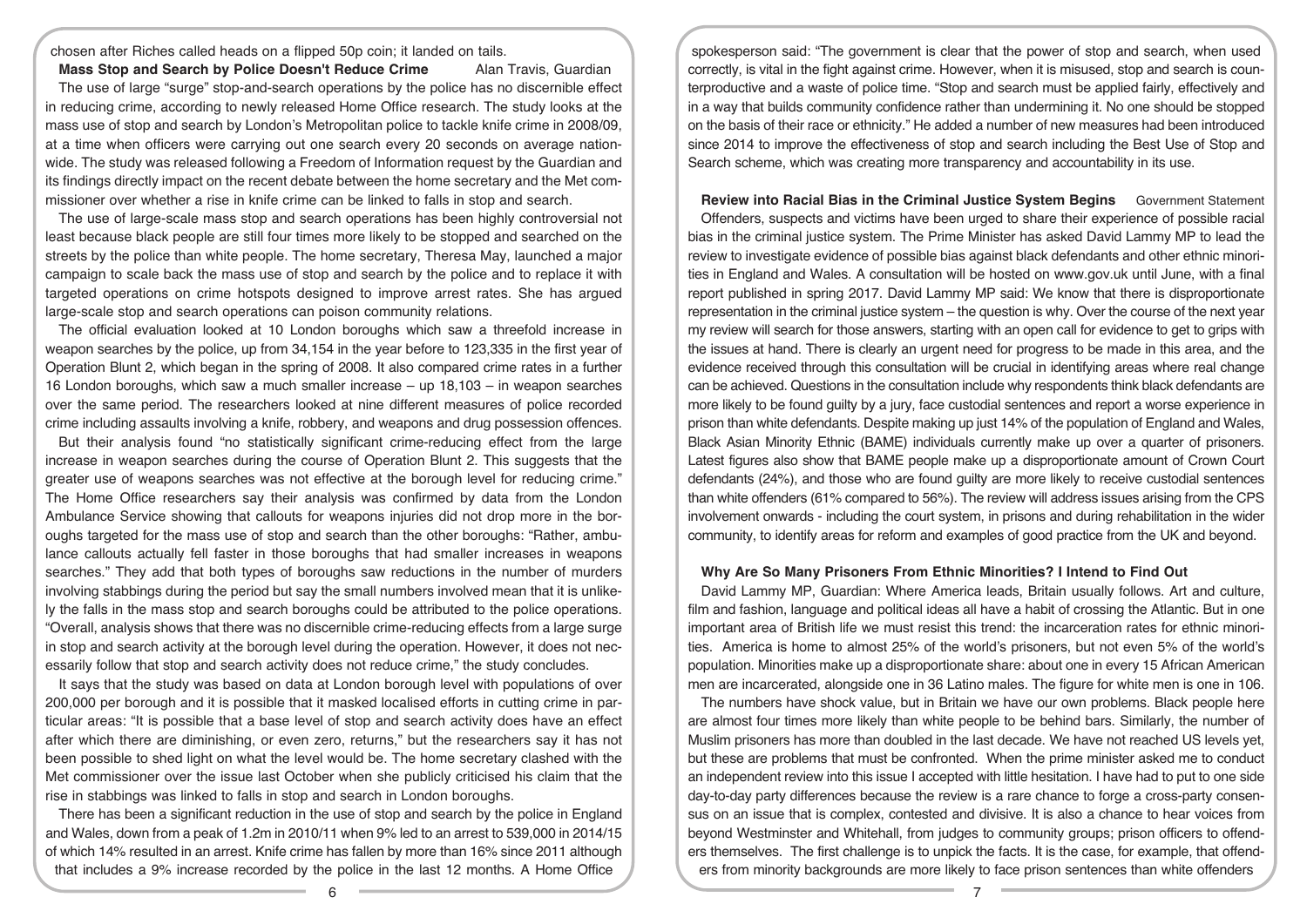for the same offences. The odds are 39% greater, in fact, according to recent analysis. Many will attribute this to old-fashioned discrimination, and that is certainly what black and Muslim offenders were keen to convey to me on a visit to Pentonville prison a few weeks ago. One Muslim prisoner, who was from Yorkshire and had been sentenced at York crown court, put it quite plainly: "My solicitor was white, my barrister was white, the prosecutor was white, the judge was white, the jury was white, and when I first went to prison the governor was white and so were all the guards." If his experience and viewpoint are representative of many, we have a serious problem. Looking at the diversity of staff in our justice system will be one aspect of the review. Ultimately, any justice system must be founded on trust, fairness and equality before the law, irrespective of ethnicity, social class or background. Another way forward may be the emerging body of work around "implicit bias". Evidence from this field shows how we can all exhibit biases in our behaviour without even being aware of them. Experiments show CVs with "white-sounding" names being treated more favourably than those with names linked to minority backgrounds, for example. Others will want to interrogate these figures about the justice system further. It appears to be the case, for example, that defendants from minority backgrounds are less likely to plead guilty and benefit from reduced sentences through plea bargains. Perhaps this explains the greater likelihood of going to prison.

However, often one answer poses another question; if minorities plead "not guilty" more often than average, why is this the case? Are defendants from minority backgrounds receiving inferior legal advice? Or is it because they do not trust the system to deliver on its promises? Is there another explanation altogether for minorities making different choices in similar situations? The point is that too often we don't know the answer. Many have strong hunches, but a consensus can only be achieved through hard facts and rigorous analysis. Over the course of the next year my review will provide that, starting with an open call to evidence from anyone who wants to contribute. There will be a formal process for people to get involved through the gov.uk website, alongside opportunities for people to connect and debate the issues on social media. I will examine whether the system treats people fairly – as well as what more can be done to help offenders from minority backgrounds turn their lives around. That means understanding if prisoners from particular backgrounds are more likely to get stuck in cycles of reoffending – and what more can be done about it. When half of all crime is committed by people who have already been through the criminal justice system – costing up to £13bn per year – we need answers to these questions. In the US this problem is being tackled with a growing urgency. Last year, America's crime rate and incarceration rate both fell for the first time in four decades. We need to share that vision. My job in leading this review for England and Wales is to take action before things get that bad, and put our country on a path to different future.

# **Judges Overturn Practice of Double Conviction for Aggravated Offences**

*Owen Bowcott, Guardian:* A long-established legal practice of imposing double convictions for racially or religiously aggravated offences has been overturned by a high court ruling that could influence national crime statistics. The unanimous judgment earlier this month concluded that duplication was unjustified and quashed three underlying convictions for harassment. Offenders should not be found guilty twice in magistrates courts for the same individual piece of behaviour, a panel of three senior judges said. The harassment itself and any racially aggravated aspect of what occurred should be dealt with as a single offence, they said. The case was brought by Keith Allen, a solicitor with the law firm ABR solicitors, and Nicholas de la Poer, a barrister of New Park Court Chambers, both in Leeds, in relation to a defendant, James Henderson, who was convicted six times last year in relation to three separate inci-

#### dents.

The original trial took place before Huddersfield magistrates. Three of Henderson's convictions were for racially aggravated harassment under the Crime and Disorder Act 1998; the other three offences related to the same victims but under the Public Order Act 1986. Allen argued that the court was wrong to convict the defendant of both offences as it meant he would have two crimes on his record when there was only a single instance of offending behaviour. The district judge, however, relying on guidance issued by the Justices Clerks Society and a previous high court case from 1991, concluded that the law permitted him to convict the defendant of both offences. On appeal in the high court, De la Poer convinced the judges – Lord Justice Simon, Mr Justice Cooke and Mr Justice Leggatt – that they should overturn the three lesser convictions.

In similar cases in future, the judges said, if defendants are convicted of the more serious aggravated offence then alternative charges for the less serious underlying offence should simply be adjourned sine die (without date) – meaning they would not be mentioned on the defendant's record. "For this defendant it means that the convictions wrongfully entered on his record were quashed," Allen said. "On a national scale it will mean that a number of people who have been convicted of both could appeal, seeking to set aside convictions for underlying offences, and the Justices Clerks Society will need to change their guidance to magistrates." He added: "I was surprised to find out that the magistrates court had a policy recommending convicting people for twice the number of offences than they had committed and am happy that that policy has now been brought to an end through this case."

De la Poer said: "The practice which had developed within the magistrates court of convicting of both offences had attraction for administrative reasons." But he added: "Mr Henderson's case should bring this practice to an end, dealing comprehensively as it does with the administrative convenience argument, the obscure statutory provision mentioned in the guidance and a number of other reasons advanced by the district judge in support of his reasoning behind convicting on both the underlying offence and the aggravated form." It is difficult to estimate how many offences will be affected in future. A spokesperson for the Crown Prosecution Service said: "We are considering the judgment and any implications it may have for us including any practical difficulties which need to be overcome. "This judgment is not about whether two alternative charges are brought – it is about how convictions are recorded by the court. Ultimately how courts record convictions is a matter for them although we will of course work with them as appropriate to overcome any issues in cases such as these."

## **Court Sets Aside Conviction For Refusing To Answer Police**

The Court of Appeal has set aside a conviction for refusing to answer a question when stopped by the police under the terrorism legislation on the basis that the PPS charged him under the wrong legislation. Sean O'Reilly ("the appellant") was stopped in his car by the police on 11 March 2014. He was told that he had been stopped under s. 21 of Justice and Security Act 2007 ("the 2007 Act"). When asked to provide details of his movements he said he was going to his mother's home but refused to give her address. He was informed that it was an offence under the 2007 Act not to provide the required information and that he was liable to be arrested if he continued to refuse to do so. The appellant was subsequently arrested and charged with obstruction of a police officer in the due execution of his duty contrary to s. 66(1) of the Police (Northern Ireland) Act 1998 ("the 1998 Act"). At the hearing in the magistrates' court, the appellant's counsel argued that he should have been charged under s. 21 of the 1997 Act rather than s. 66(1) of the 1998 Act and that the judge should stay the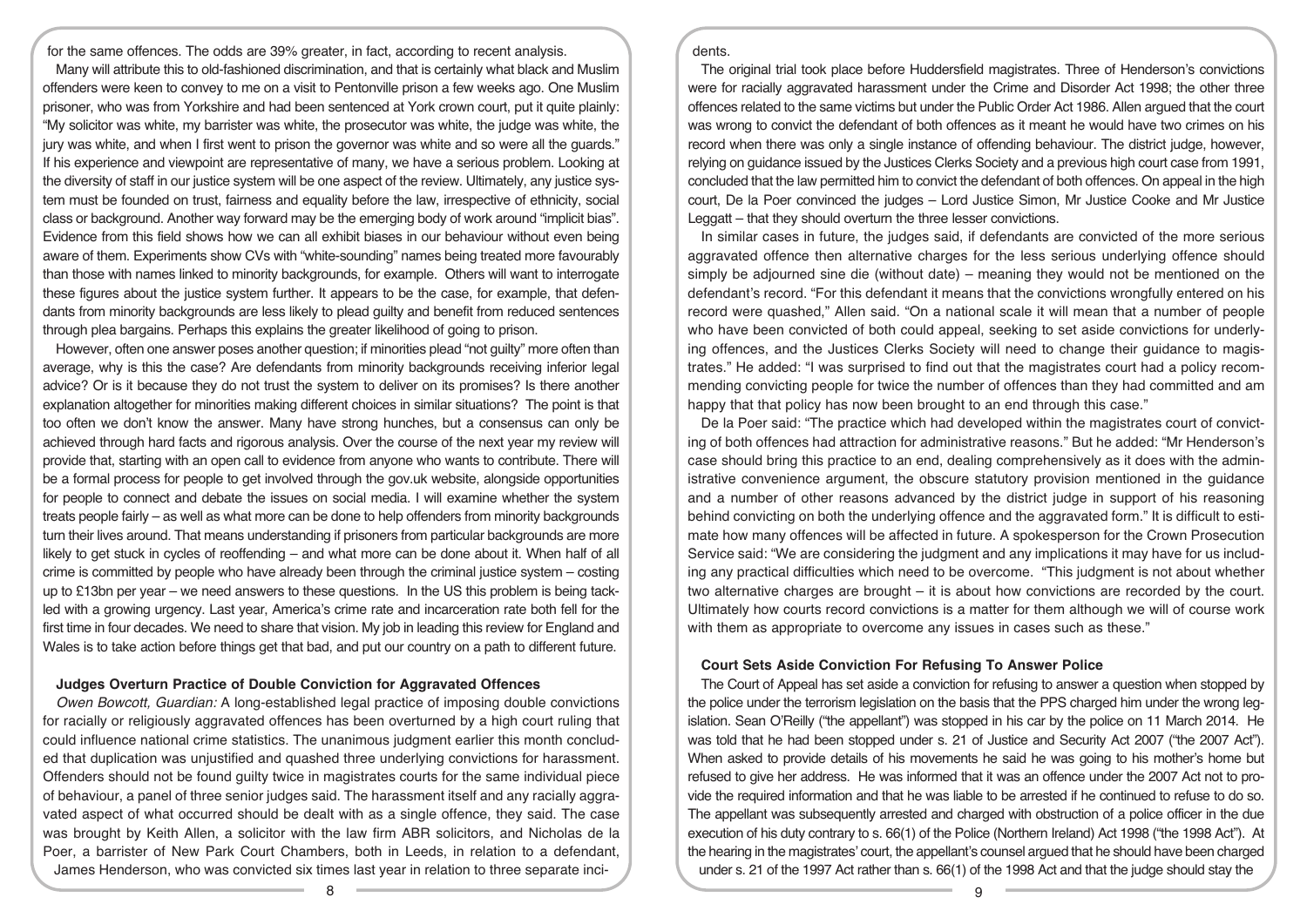proceedings. The District Judge took the view that the PPS could charge the appellant with either offence as each was made out on the facts. The appellant was convicted and fined £50.

The case was stated for the opinion of the Court of Appeal with the question being whether the judge was correct in law in ruling that an offence under s. 21 of the 2007 Act (refusing to answer a question under the stop and question power) could alternatively be prosecuted as obstructing a police officer in the due execution of his duty contrary to s. 66 of the 1998 Act: • The offence under s. 66 of the 1998 Act is triable either in the magistrates' or Crown Court. The penalty on summary conviction is imprisonment for a term not exceeding six months or a fine or both and the penalty in the Crown Court is imprisonment for a term not exceeding two years or a fine or both. • The offence under s. 21 of the 2007 Act is triable only in the magistrates' court and the penalty is a fine.

Mr Justice Treacy, delivering the judgment of the Court of Appeal, referred to the case of Devlin in which the Court had addressed the interaction between s. 21 of the 2007 Act and the offence of obstructing a police officer under s. 66 of the 1998 Act. In this case it was held that liability for omissions is exceptional in the criminal law and only exists when the law imposes a duty to act. The judge noted that the failure to provide details of movements could not independently constitute the offence of obstruction under s. 66 of the 1998 Act: "Whilst the Court in [the Devlin case] acknowledged that the refusal to provide his name and address made it more difficult for the police constable to perform his duty he could not be guilty of an offence under s.66 as he was not obliged by common law or statute to give the constable the information requested." The judge said that Parliament, however, had intervened to provide a bespoke and carefully calibrated statutory regime defining the scope of the powers of the questioning police officer and the mode of trial and penalty for non-compliance. Section 21 of the 2007 Act therefore criminalised conduct which would not of itself otherwise be criminal: "When Parliament has defined the ingredients of an offence and has prescribed the mode of trial and the maximum penalty it must ordinarily be proper that conduct falling within that definition should be prosecuted for that statutory offence and not for a common law offence which may or may not provide the same defences and for which the potential penalty is unlimited."

He noted that in the present case the offence of obstruction is on a statutory footing, the penalty is not unlimited and the appellant was dealt with in the magistrates' court where the maximum penalty is a fine: "The enactment of the specific offence under the 2007 Act could not therefore extend the reach of s.66. This would have defeated the intention of Parliament which must have carefully weighed up the competing interests and constructed a bespoke offence under s.21 of the 2007 Act triable only in the magistrates' court and with the maximum penalty being a fine. If Parliament had wanted to make the offence triable on indictment and/or subject to a potential penalty of imprisonment it could easily have so provided. It conspicuously did not so provide." He added that undesirable consequences could follow if the PPS were able to charge a person under either s.21 or s.66 as it could lead to inconsistent charging and sentencing approaches. He said that prosecutors could elect to charge under s.66 and defendants could find themselves exposed to trial on indictment and facing a maximum of six months imprisonment: "We do not consider that such an approach can be regarded as lawful and it is inconsistent with the intention of Parliament".Mr Justice Treacy further noted that the appellant was informed by the constable that it was "an offence under the Justice and Security Act" not to provide the required information and he may therefore have had at least constructive knowledge that the penalty would be a fine when he made his decision refusing to provide the information sought. The Court of Appeal concluded that where a person fails to provide required details under s.21 of the 2007 Act he can only be prosecuted for that statutory offence and dealt with by the punishment contained in that statute. It is not an option to alternative-

ly prosecute for obstructing a police officer under s.66 of the 1998 Act as there is no duty under that provision to provide the requested details. The Court allowed the appeal and set aside the conviction. **Neither Confirm Nor Deny = Neither Truth Nor Justice**

Following the exposure of police spy Mark Kennedy in 2010, activists and journalists slowly began to lift the lid on political policing in Britain. Their investigations found that the state had used undercover officers to infiltrate hundreds of political groups to surveil their activity and attempt to undermine dissent. We now know that officers commonly used intimate relationships with targets as a tactic, stole the identities of dead children, spied upon families fighting for justice following the death of loved ones in police custody, and lied in court to secure convictions against activists. Disturbingly, internal investigations by state agencies over the same period revealed little. In 2012, Mark Ellison QC conducted an independent review into police corruption during the Stephen Lawrence murder investigation. The findings were damning. Following increased public pressure, the Home Secretary announced an independent public inquiry into undercover police operations. Lord Justice Pitchford was appointed to lead the Inquiry.

Next week, at a crucial preliminary hearing, Pitchford will consider what legal approach he will take in response to applications to keep information secret. Police agencies argue that much of the Inquiry should be held behind closed doors, excluding both the public and nonstate core participants. Donal O'Driscoll is one of nearly 200 victims of police spying operations already granted core participant status. He is also part of the Undercover Research Group, an organisation which researches and uncovers police spies and assists those fighting for state accountability. He says this is a pivotal moment. 'This hearing will set the foundations for the rest of the Inquiry. What happens there dictates how the Inquiry will be and how everyone will engage with it. Worst case scenario is that the judge goes for a totally secret inquiry, in which case it's pretty much dead in the water. Nobody on the non-state side will trust it in any form. In all likelihood there would be a mass walkout.' Donal O' Driscoll

*Culture of secrecy:* The police agencies controversially assert that Pitchford should uphold the practice of Neither Confirm Nor Deny (NCND) throughout the Inquiry in relation to the identity and activities of police spies. If this approach is adopted, hearings will be held almost entirely in secret, and the details of undercover operations, including the identity of officers, will remain hidden from the public. Lengthy submissions from the Metropolitan Police Service (MPS), supported by the other police agencies, contain wide ranging assertions to support their view that secrecy is in the public interest – from a duty not to break an alleged promise to officers of 'life-long confidentiality' to concerns that exposure could lead to 'emotional unhappiness.'

'My impression is that this is desperation' says O' Driscoll. 'They are desperate to maintain their culture of secrecy and their unaccountability; it's about protecting their reputation.' Merrick Cork, another core participant in the Inquiry, is also dismissive. 'They'll argue anything' Cork says. 'The first rule of power is to protect itself. If they were interested in justice they'd want to root out the wrongdoers and the bad practices. The fact that they close ranks shows that they're not interested in justice; they're interested in power. NCND is not long standing, nor is it a policy. It's a relatively recent practice that they pick and choose when to use. It wasn't until six months into the court proceedings of the eight women who sued the police over undercover relationships that they even brought up NCND.'

Former undercover officer turned whistleblower Peter Francis agrees. He has told the Inquiry he was never promised lifelong confidentiality and that NCND wasn't mentioned during his employment, nor included in any written documentation relating to his role. His submissions are a sig-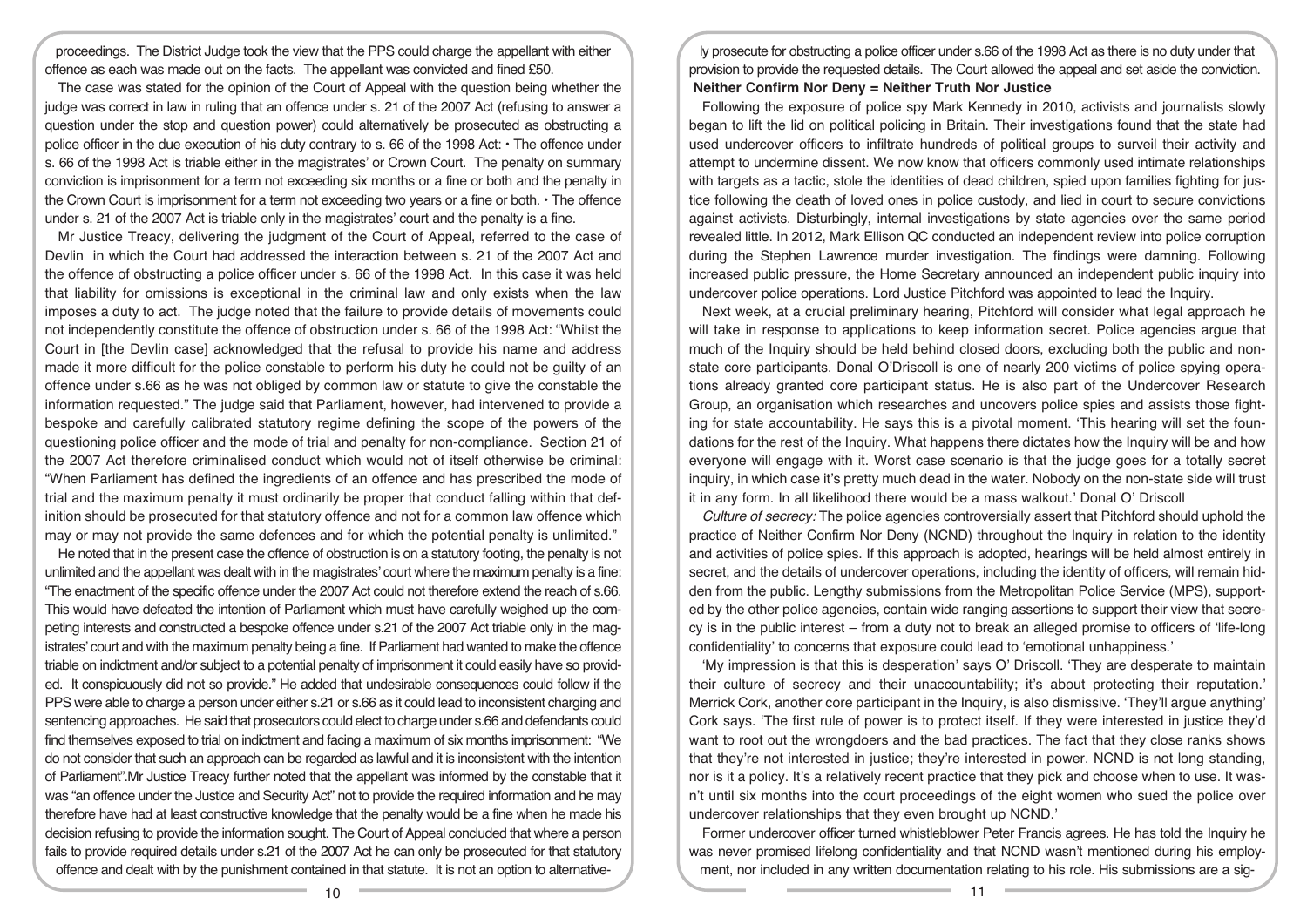nificant blow to the police's credibility. Worryingly, the Home Office submissions to the Inquiry support the police stance on NCND. Despite claiming to have ordered the Inquiry 'to [restore] public confidence in the police by uncovering the truth… in as open a way as possible', the Home Office argues that 'the public interest in ensuring that police techniques remain effective should outweigh the interest in public access to information.' 'When I read the Home Office submissions it felt like the whole thing was tipping over into farce,' says O'Driscoll. 'The Home Office ordered the Inquiry, set the terms of reference, spoke of all the horrible abuses that took place and now it's asking for all of that to be kept secret. It doesn't make sense.' If the state core participant arguments are accepted next week, the Inquiry could become dependent on self-disclosure by the police, in secret hearings. Considering that serial breaches of disclosure obligations and destruction of evidence by the MPS form the backdrop to the Inquiry, who could have confidence in such a process? 'We're victims of serious police misconduct, participating in the public interest to ensure a thorough investigation. We're not going to walk in and tell our stories in those circumstances. The police can spin a complete set of lies and we're not going to be able to challenge it. We're the ones who've already had all the intrusion, why would we go through that again if there's no chance of justice at the end?' explains O'Driscoll.

In stark contrast to the police position, non-state core participants assert that it is essential that the Inquiry is open and transparent. Cork and O' Driscoll are two of 133 non-state core participants who wrote to Pitchford (here) calling for the release of officers' cover names and a list of the political groups spied upon. Cork explains: 'Everything that we got so far, everything that has led to this inquiry over five years, has all come from the 15 officers that have been exposed. This is just 10% of the estimated total number of undercover officers. We need the cover names so people can know they were targeted. The only way we will get the truth is if the people who were spied upon are able to tell their stories. Otherwise we're only going to get 10% of the truth.' A key term of reference of the Inquiry is to discover 'whether and to what purpose, extent and effect undercover police operations have targeted political and social justice campaigners'. If Pitchford accepts the police submissions on NCND next week, the cover names will remain secret. Without their publication, people won't know they were spied upon and it will become impossible for the Inquiry to fulfill its aims.

As the establishment forces unite to demand secrecy, Pitchford is in an unenviable position. But if he yields to their demands, the process is bound to fail. As this is a public inquiry, it follows that the starting point must be open proceedings, with minimal restrictions, fully justified on a case by case basis. Those who were spied upon deserve answers. The Inquiry was ordered to help address the loss of public confidence in the police resulting from serious misconduct in undercover operations. If it appears to be a cover-up, the Inquiry will only increase the concerns it was called to address. To be effective, it must be open.

#### **Ministers Need to Reinstate A National Forensic Science Service – And Quickly**

Alastair Logan, Justice Gap: A new forensic and biometrics service is planned by the Home Office, four years after it controversially abolished its predecessor. Ministers say there will be a 'national approach' to forensic science in criminal cases in England and Wales and they are supporting a police review of whether there should be a 'joint Forensic and Biometric Service' to achieve economies of scale, increased capability and resilience. The Forensic Science Service, a government-owned company, was shut down in 2012, after the government said it lost £2m each month. The Commons Science and Technology Committee published two reports in 2011 and 2013 lambasting the government forits secret decision to close the Forensic Science Service (FSS) in 2010 listing a series of failures including

the lack of a coherent archiving system for materials from investigations after the closure of the FSS Archive and a failure to address chronic problems in the funding for forensic science research.

The secrecy meant that The Lord Chief Justice, the Government's Chief Scientific Officer, the DPP, the Attorney General and even the Forensic Science Regulator (FSR) had no idea this was being done. England and Wales are the only countries in the world in which forensic sciences entirely in the hands of either the police or private forensics science providers whose principal customer is the police. In-house police laboratory work has increased massively since the FSS was closed. In January 2015 the National Audit Office produced an analysis which confirmed the worst fears of those who have expressed repeated concerns about the way in which forensic science is being treated and its impact on the criminal justice system. It said forensic science provision was under threat because police were increasingly relying on unregulated experts to examine samples from suspects and crime scenes. Digital analysis of computers and smart-phones was being conducted in an ad hoc manner which did not provide value for money, it said.

*Miscarriage risk:* Senior politicians, scientists and lawyers, including the criminal law committee of the Law Society, had warned in 2012 that closing the forensic science archive would cause miscarriages of justice and stop police solving crimes and that reliance on private forensics science providers would leave the detection of crime and criminals at the mercy of market forces. Further the refusal to allow police forces to lodge forensic items into the Forensic Archive meant that police forces had to create individual storage systems with no national standards and future cold case reviews would become impossible.

The decision to adopt a 'national approach' must go hand in hand with the creation of a new FSS and the re-opening of the Forensic Archive. The FSR must be given statutory powers to create and enforce national standards for forensic analysis and the training and research that the old FSS, an internationally acclaimed body, provided must again re-instated. Lastly, the government must abandon its belief that the criminal justice system must be cost neutral and funded by those who use it.

**Prolific Young Offenders to be Tagged With GPS Trackers** *Police Oracle*

Courts in London first in UK to be given powers ordering criminals to wear the equipment. Some of the capital's most prolific young offenders will be fitted with GPS tags from this summer in an attempt to reduce reoffending in the city. The Mayor's Office for Policing and Crime announced that courts in north and east London will be the first in the UK to have powers to order criminals to wear satellite tags, which track an offender's location. The pilot will initially target up to 100 of the most prolific young adult offenders in the selected areas and means that those who do reoffend can be easily identified at the scene, saving police time and money. Similar GPS schemes have taken place across the country, including in Durham and Thames Valley, but often on a voluntary basis where the offender is given the option of wearing the tag rather than face a custodial sentence. The decision around who will provide the tags for the pilot has not yet been made but now that the secondary legislation has been approved, such a process can be started.

The London pilot is part of the Mayor's £3 million programme to tackle the most serious repeat offenders and is set to build on work which has seen offending by youths leaving custody drop from over 70 per cent in 2012 to around 56 per cent. "Cracking down on reoffending is essential as we continue to tackle crimes across the capital. This innovative pilot uses the latest GPS technology to help deter reoffending and aid rehabiliitation," said Mayor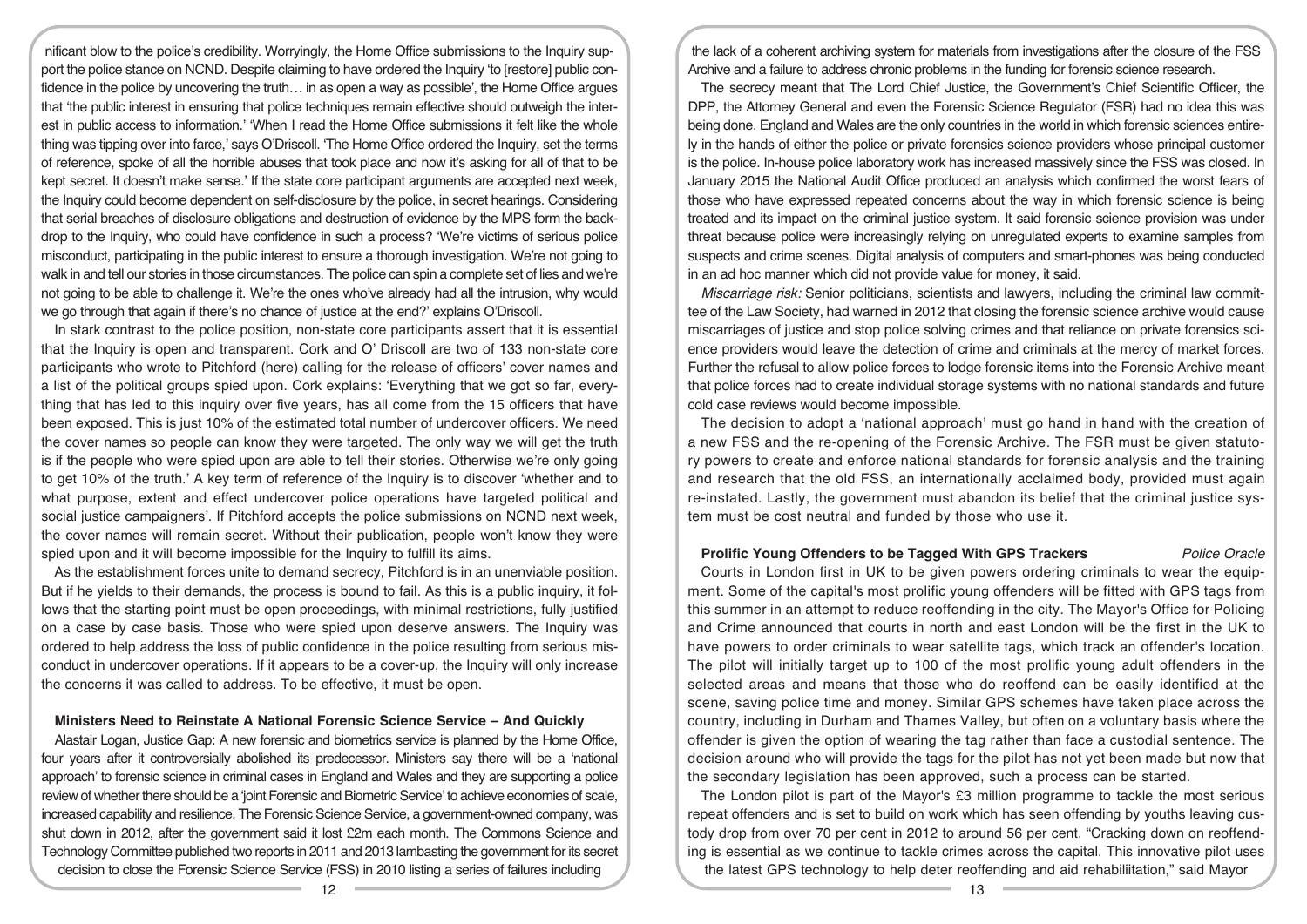of London Boris Johnson. "It is these kind of pioneering projects, from body worn video and tablets to sobriety tags that are helping us to ensure London remains the greatest and safest big city on earth." The new pilot has been approved by the Ministry of Justice, who earlier this year scrapped a contract with British company Steatite because the project to create a bespoke tag was proving "too challenging". Instead it will now look to procure "off the shelf" products for its offender management programmes. "GPS tagging is an innovative tool to help us make sure offenders in the community are complying with the terms of their sentence," said Justice Minister Dominic Raab. "This technology can reinforce public protection, strengthen rehabilitation so offenders are dealing with their problems and critcially drive down re-offending." He added that the pilot will "inform plans" to roll out GPS tagging across the country. In a separate trial last year, 48 criminals across five London boroughs volunteered to be electronically monitored, with the pilot finding the tags provided £169,000 worth of savings to the public purse and savings to society in excess of £2.8 million.

## **Lesbians Forbidden From Having Sex In Prison Lose High Court Appeal**

Civil partners, Michelle and Stephanie Hopkins, said they felt "degraded and humiliated" by the refusal to let them share a cell at HMP Bronzfield women's prison. When first locked up at the private prison, in Ashford, the couple were allowed to share a cell - but only on condition that they didn't have sex. There was no suggestion that they had done but, in February last year, the decision was taken to shift Stephanie to the next door cell. At London's High Court, their barrister, Hugh Southey QC, attacked that decision as a clear breach of their fundamental rights. Mr. Southey QC,contended that the intimate relationship restriction was unlawful because it is inflexible and also because it should have been made, but was not made, in a statutory instrument. Another aspect of the Claimant's case is that the decision not to allow her to share a cell with the Interested Party has also infringed her rights under Articles 3 and 8 of the ECHR as well as constituting a breach of the Equality Act 2010 ("the 2010 Act") as the Claimant was a "disabled person" within the meaning of that Act.

All the claims are denied by the First Defendant (Sodexo) and this stance is supported by the Second Defendant (Ministry of Justice), who has responsibilities for prisons. Their case was: a) The First Defendant had statutory authority to issue the Policy (including the intimate relationship restriction) and it was entitled to operate the Policy as it sought to achieve an underlying statutory aim of maintaining good order and discipline in prisons; b) The decision to move the Interested Party out of the Claimant's cell meant that the Interested Party was placed in a neighbouring cell to the Claimant so that the Claimant and the Interested Party were able to provide care for each other during the day when they (like other prisoners) were not locked in their cells; c) There has been no violation of the Claimant's rights under Article 3 and/or 8 of the ECHR even if those rights were engaged; and that d) The Claimant is not a "disabled person" within the meaning of the 2010 Act and even if she was, sections 20 and 149 of that Act have not been contravened.

But, dismissing their challenge, Judge Stephen Silber said the prison's 'no sex' rule was 'sensible and realistic'. The prison's operator, Sodexo, was justifiably concerned that sex amongst inmates would undermine 'good order and discipline'. Allowing the couple to share a cell at night would have smacked of 'condoning sexual activity' amongst prisoners. And if a special case were made of the couple, other sex-starved jailbirds might view it as 'favouritism', the court heard. Sir Stephen ruled: "A prisoner like Michelle does not have the rights of ordinary citizens to choose in whose company they can sleep. That is because any custodial

order inevitably curtails the right to enjoy many features of life outside prison." The ban on intimate relations between prisoners was part of the "necessary restrictions of prison life".

#### **Police Accused of Concealing Role of Undercover Officers From Judges**

Rob Evans, Guardian: More than 100 anti-war campaigners fought a decade-long legal battle to uphold their right to protest, eventually winning a ruling in their favour and compensation. Now the protesters are alleging they had been infiltrated by two undercover officers who could have provided crucial evidence to bolster their case and cut short "lengthy, stressful and expensive litigation". They say the concealment of the spies from the judges is part of a continuing cover-up of the covert infiltration of political groups and could have distorted the justice system. Their allegations are due to be examined by a judge-led public inquiry into the conduct of the undercover police officers who were embedded in hundreds of political groups since 1968.

One of the issues due to be scrutinised centres on the alleged systemic withholding of key evidence by the state in a series of court cases that resulted in the unjust convictions of political campaigners. The latest claims come ahead of a two-day hearing, starting on Tuesday, in which police will argue that broad swaths of the public inquiry – set up following revelations of misconduct by the undercover officers – should be held behind closed doors. The claims relate to about 120 campaigners who were unlawfully detained and prevented from attending a rally against the Iraq war in March 2003. The campaigners were in three coaches on their way to protest outside a Gloucestershire RAF base, Fairford, which was being used by American planes to bomb Iraq. They were intercepted, searched and questioned by police in a lay-by before being forced back on to the coaches and returned to London. In 2006, law lords sitting in the House of Lords, then the highest court in the land, ruled the protesters had been unlawfully detained, without toilet breaks, and forced to return to London. The ruling was hailed by the protesters and their lawyers as a landmark victory for liberty and human rights.

In 2013, some of the protesters were awarded more than £4,000 each in compensation by a county court judge who said the police had no powers to stop the coaches. The judge called the protesters "decent hardworking people who had never been in trouble with the police" and said they had been humiliated and intimidated by police. Now it is alleged that a suspected undercover officer, known to protesters as Rod Richardson, was on one of the coaches stopped by police. Three years ago, he was accused in parliament of stealing the identity of a boy who had died at two days old and adopting it when he pretended to be a protester for three years. The Metropolitan police service (MPS) has apologised to the mother of the dead boy for using his identity, although it did not confirm that Richardson was an undercover officer. The Guardian has obtained a photograph of the man known to protesters as Richardson who has been independently identified by two different activists.

According to campaigners, Richardson posed as an anti-capitalist protester between 2000-03 in radical groups in London and Nottingham. In a legal submission to the public inquiry, the protesters have alleged that a second undercover officer was "heavily involved in the group laying on the coaches and other support". Lord Justice Pitchford, the judge leading the inquiry, has agreed to examine the alleged involvement of the undercover officers, saying the protesters have raised an "important issue" about the disclosure of evidence. Police argued at the House of Lords hearing that they had been justified in turning back all the protesters on the coaches because they had received intelligence warnings that they were likely to cause disorder at the military base.

According to police, this intelligence was not precise enough to distinguish between protesters who were likely to be law-abiding and those who were not. However, the protesters have dis-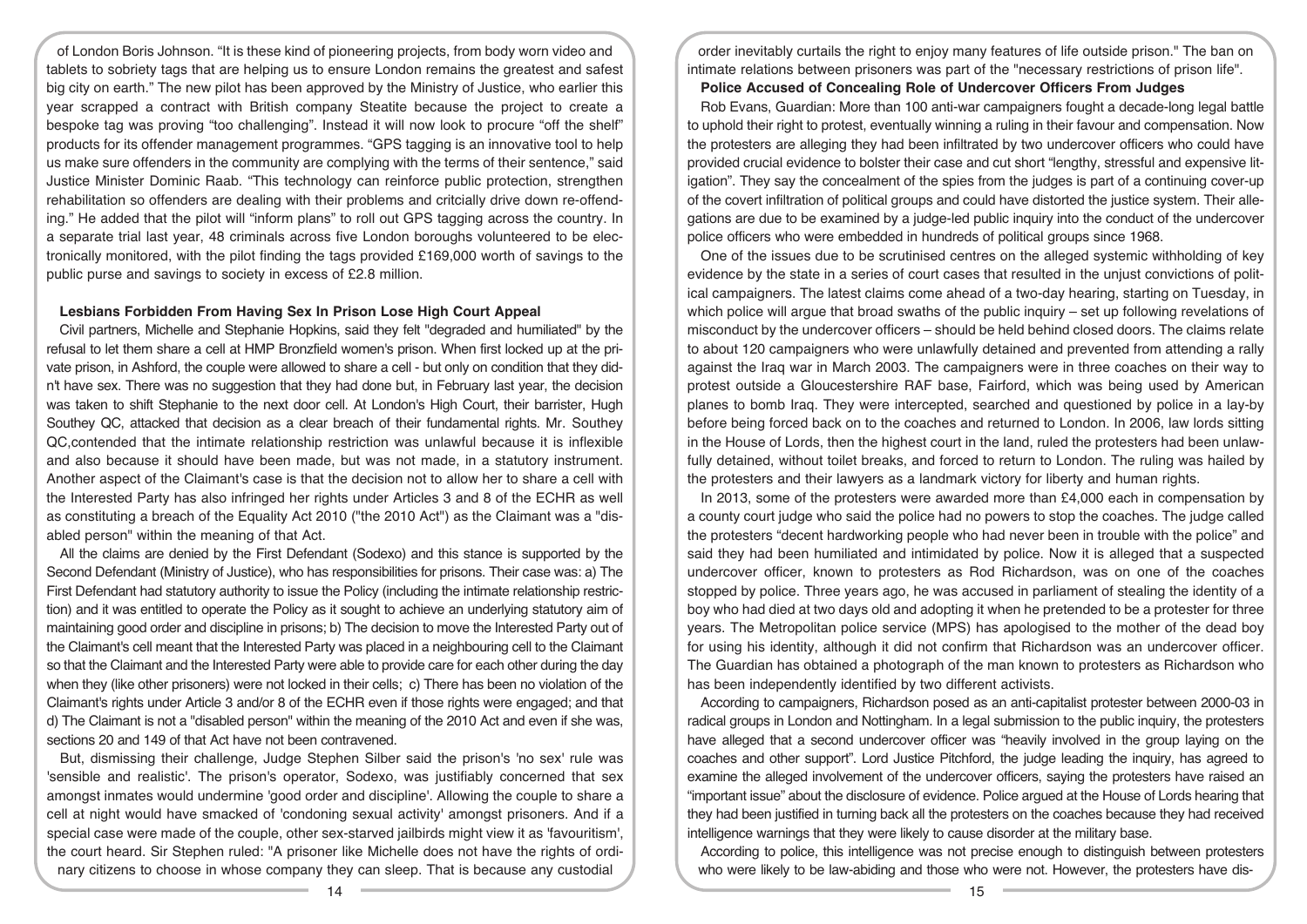puted this claim, arguing that the undercover infiltration would have given the police detailed enough intelligence to show them if anyone was likely to cause disorder. They allege the true identities of the undercover officers, and the intelligence they disclosed, was not disclosed to the protesters at any point. "Judgments were handed down on incomplete information," they have said. Pitchford's inquiry is holding a series of preliminary hearings before taking evidence about a series of allegations involving the undercover infiltration of political movements. The hearing will focus on the crucial question of how much of the inquiry will be held in public. The police will argue that large parts of the inquiry should be held in secret to protect the undercover officers.

Zoe Young, one of the protesters, said: "The police secretly had people undercover on the buses and organising the buses, they kept that fact secret when the case came to the appeal all the way to the House of Lords and during the civil proceedings for compensation, and now they are trying for blanket secrecy even in the public inquiry into what went on." The Met said its policy of neither confirming nor denying if any individual works or has worked undercover "has been considered by the courts and found to be necessary to protect the identities of those who work or have worked in covert roles, often in difficult and dangerous situations. This work leaves a legacy of risk to operatives, and often to their families. "We are providing our fullest possible support to the current public inquiry into undercover policing. The Metropolitan police service will deal with requests for information or to provide disclosure through the preliminary hearings and inquiry itself. That is the correct place for the MPS to respond." Richard Berry, the assistant chief constable of Gloucestershire police, who were sued by the protesters, said: "To the best of my knowledge we were not aware of this claim that undercover police officers were part of the group of protesters who attempted engage in a protest at RAF Fairford in 2003. We will consider any necessary action once the entirety of the information has been provided."

# **Sexual Offences: False Accusations**

Minister of Justice Lord Faulks: My Lords, there are no plans to review the law in this area. It is a very serious matter to make a false allegation relating to a sexual offence and there are strong sanctions against those who do.

Lord Campbell-Savours: My Lords, should we not now consider the reform of the law which allows someone like this man, Nick, who, hiding behind a wall of anonymity, makes allegations of a sexual nature against reputable public figures such as Lord Bramall, the late Lord Brittan and the late Mr Edward Heath, the former Prime Minister, and others, with not a shred of forensic or corroborative evidence whatever? It is simply unjust. Is it not now time that the whole issue of anonymity for the accused, and in particular the defence of the falsely accused, was put back on the national agenda and considered here in Parliament?

Lord Faulks: My Lords, I am sure that the noble Lord will accept that this is a very delicate issue. Parliament in 1976 decided that there should be anonymity both for complainant and for defendant. Parliament then abolished that in 1988. In 2010, the coalition Government considered the matter and decided, in balancing the various public interests, not to take further action. The noble Lord refers to a well-known case, and of course legitimate criticisms can be made about the handling of that matter, although we must allow the police some operational freedom. But I can say that Sir Richard Henriques, a retired High Court judge, is looking into the matter, an IPCC complaint has been made, and in due course the Government will respond to any recommendations or publications on that matter. But one must remember how difficult it is to make these allegations, and while I entirely accept what he says about those people in high places, of course no one is above the law.

Lord Geddes: My Lords, to follow on from my noble friend and enlarge on his point about

whether the accusation is ultimately proved true or false, and referring back to the 1988 decision, would it not be far more equitable if both parties either had anonymity or neither did?

Lord Faulks: I accept that there is a superficial attraction about that symmetry. But I suggest that one of the important things that the public policy demands is that making a complaint should not be discouraged. It is no easy thing to make a complaint about, for example, rape or sexual offences. The possibility not only that you will be cross-examined and traduced in court but will have your name emblazoned on newspapers or other means of communication is a considerable inhibition in making that complaint. That is one of the difficult factors that Parliament took into account when deciding to retain anonymity.

Lord Armstrong: My Lords, I have stated elsewhere the reasons for my conviction that Sir Edward Heath was not a child abuser. The allegations that have been published in the media to that effect have no shred of credible corroboration. Wiltshire Police are conducting an investigation, which is forecast to last for 12 months or more and which involves interviewing an extensive range of Sir Edward's friends, colleagues, staff and former crew members and searching through 4,500 boxes of his archives. I have suggested to the chief constable of Wiltshire Police that there can be no conclusive or satisfactory outcome to this investigation. Even if, as seems likely, the police find that there is insufficient evidence to have justified a prosecution, the cloud of suspicion which has been hanging over Sir Edward's memory would not be definitively dispelled. In the unlikely event of a finding that there is sufficient evidence, that evidence could not be tested in a court of law because Sir Edward is dead and cannot be prosecuted. It seems as if Wiltshire Police are arrogating to themselves the role not only of investigator but also of prosecutor, judge and jury in this matter. Does the Minister not agree that the investigation is a travesty of justice and a prodigious waste of police time and resources?

Lord Faulks: I am sure that there will be a lot of sympathy around the House and elsewhere for what the noble Lord says. Of course, we must not interfere with police operational independence. However, the points that he eloquently makes about proportionality in view of the death of Sir Edward and the likelihood of any significant evidence one way or another being unearthed at this stage are valuable, and I take them on board.

Lord Thomas: My Lords, there are sound public policy reasons for keeping the anonymity of a complainant throughout the trial and beyond, but are there not also sound public policy reasons for giving the trial judge the discretion, after an acquittal, to consider whether the identity of the complainant should be released if he is satisfied that it is a false accusation and not tainted by mental illness?

Lord Faulks: The noble Lord makes an important point. But of course, he will know only too well that someone who has had a false complaint made against them is vulnerable to prosecution for perjury, perverting the course of justice or wasting police time, and that an individual has the right to sue for malicious prosecution or defamation. So remedies do exist.

Lord Fowler (Con): My Lords, is not the noble Lord, Lord Campbell-Savours, absolutely right in what he said? Is it not quite clear that the present system of protecting the innocent from having their names plastered all over the media has broken down? Does justice not require that the Government take a fresh look at this whole issue and not just leave it to the police?

Lord Faulks: At the moment, as my noble friend will appreciate, this is a matter for the police, who consider that only in exceptional circumstances will it be appropriate to name suspects. Sometimes it is true that naming a suspect provokes people to come forward who they have kept quiet about allegations for fear that they will not be believed when they accuse prominent members of the